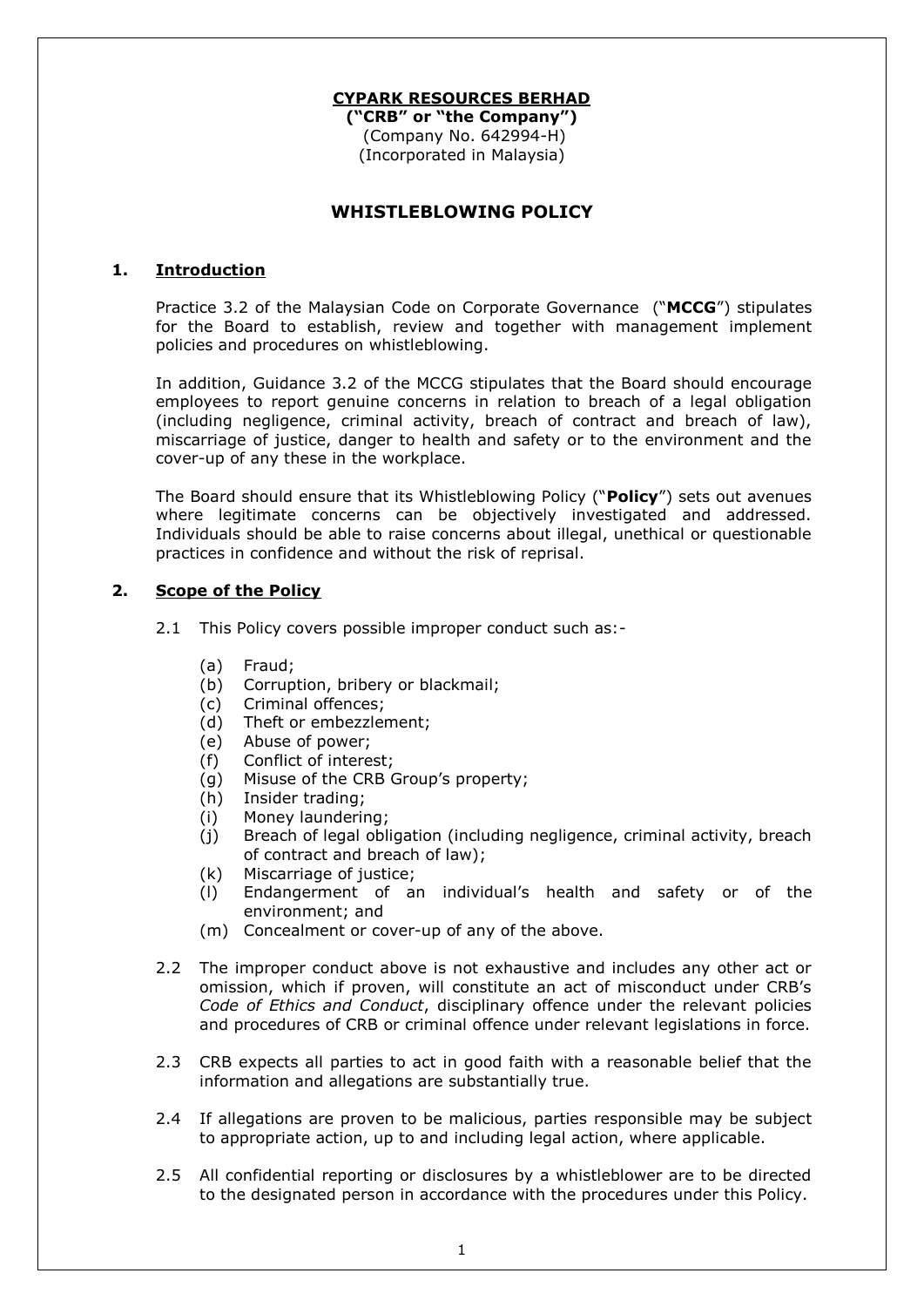2.6 The Policy is not intended as a means for employees to pursue personal grievances which should be referred directly with their immediate superiors.

### **3. Protection to Whistleblower**

- 3.1 CRB will take all reasonable steps to protect the confidentiality of identity of a whistleblower, to the extent reasonably practicable and will adhere to any statutory requirements in force.
- 3.2 Any employee of CRB who whistleblows will also be protected against any adverse and detrimental actions in reprisal for disclosing any improper conduct committed or about to be committed within the CRB Group, to the extent reasonably practicable, provided that the disclosure is made in good faith.
- 3.3 Such protection will continue notwithstanding that the investigation later reveals that the whistleblower is mistaken as to the facts, rules and procedures of improper conduct.
- 3.4 The whistleblower remains liable for his/ her own conduct and is responsible to ensure that disclosure is made in good faith and free from any malicious intent. CRB does not have the power to offer any person immunity against prosecution in the criminal jurisdiction.
- 3.5 CRB may revoke the protection accorded to a whistleblower under the following circumstances, amongst others:-
	- (a) the whistleblower participated in the improper conduct;
	- (b) the whistleblower wilfully discloses a false statement;
	- (c) the disclosure is made with malicious intent;
	- (d) the disclosure is frivolous or vexatious; or
	- (e) the disclosure is made solely or substantially with the motive of avoiding dismissal or other disciplinary action.

#### **4. Anonymous Whistleblower**

- 4.1 CRB will not entertain any anonymous disclosure. The person who wishes to whistleblow any improper conduct within the CRB Group is required to disclose his/her name, identity number and contact number. Nonetheless, these identity details will be kept confidential to accord protection to the whistleblower.
- 4.2 However, CRB reserves its right to investigate into any anonymous disclosure.

#### **5. Reporting procedures**

- 5.1 All disclosures are to be channelled in accordance with the procedures provided herein.
- 5.2 Disclosures can be made in strict confidential manner, marked "**Confidential**" and "**Strictly to be opened by addressee only**" to:-

The Chairman of the Audit Committee Cypark Resources Berhad Unit 13A-09, Block A, Phileo Damansara II, No. 15, Jalan 16/11, 46350 Petaling Jaya, Selangor Darul Ehsan freezailah@gmail.com